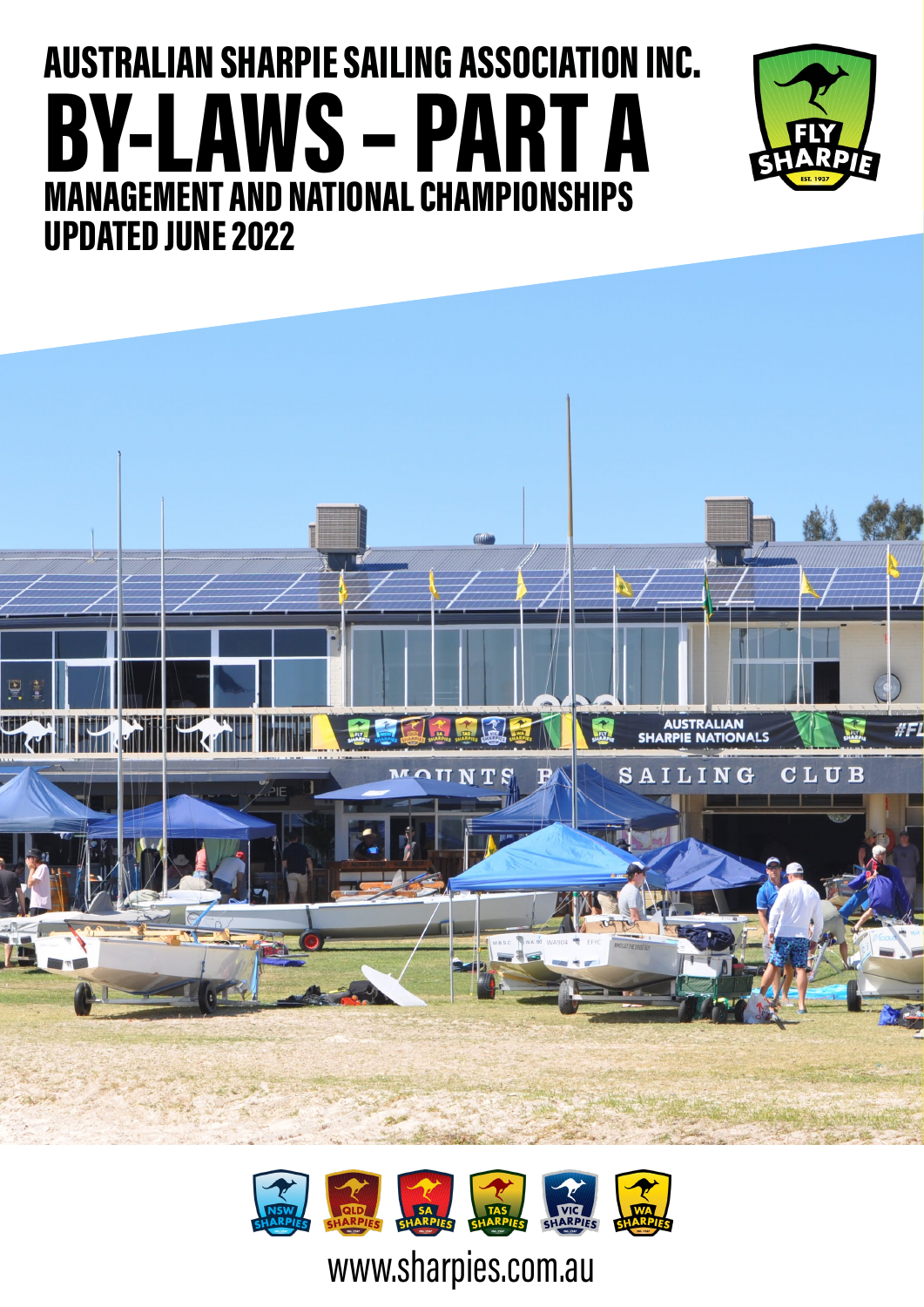# **BY-LAWS PART A**

| <b>CONTENTS</b> |
|-----------------|
|                 |
|                 |
|                 |
|                 |
|                 |
|                 |
|                 |
|                 |
|                 |
|                 |
|                 |
|                 |
|                 |
|                 |
|                 |
|                 |
|                 |
|                 |
|                 |
|                 |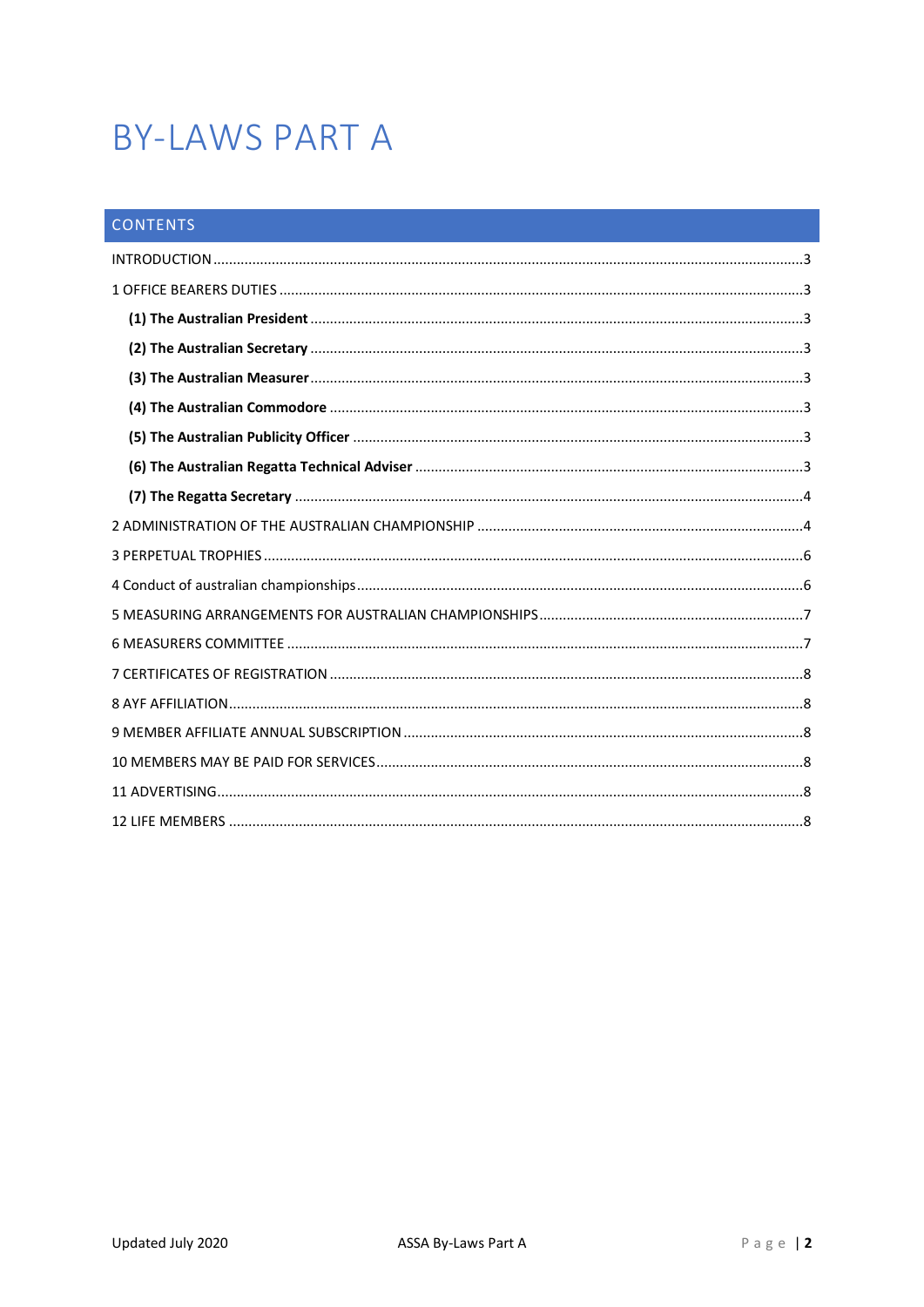# **BY-LAWS PART A**

#### <span id="page-2-0"></span>INTRODUCTION

The Association may make By-Laws for the purpose of carrying out the objects of the Constitution and to enable uniform and consistent rulings to be given.

# <span id="page-2-1"></span>1 OFFICE BEARERS DUTIES

#### <span id="page-2-2"></span>**(1) THE AUSTRALIAN PRESIDENT**

The Australian President performs the following duties:

(a) Chair all conferences and meetings of the Association Secretariat.

(b) Represent the Association at official functions and if unable to attend himself to make sure that a suitable delegate is appointed.

(c) To oversee that the various office bearers are performing their duties to a satisfactory level.

#### <span id="page-2-3"></span>**(2) THE AUSTRALIAN SECRETARY**

The Australian Secretary shall perform the following duties:

(a) To keep all of the records of the Association (including the Australian Log Book).

(b) To administer the finances of the Association and to report of those financial positions at every annual conference.

(c) Perform any duties as directed to do so by either the annual conference or the president of the Association.

#### <span id="page-2-4"></span>**(3) THE AUSTRALIAN MEASURER**

The Australian Measurer shall perform the following duties:

- (a) Chair the Measuring Committee
- (b) Keep all the records pertaining to class specifications up to date.
- (c) Keep a register of measured boats and their current ownership.
- (d) Issue measuring certificates as and when required

#### <span id="page-2-5"></span>**(4) THE AUSTRALIAN COMMODORE**

The Australian Commodore shall form a Committee for the purpose of organising the forth coming annual National Championships and shall oversee the running of those championships.

#### <span id="page-2-6"></span>**(5) THE AUSTRALIAN PUBLICITY OFFICER**

The Australian Publicity Officer shall have responsibility for publicising the Class and National Championships as broadly as is possible and practical, both with the membership of the Australian Sharpie Association and to the general public.

#### <span id="page-2-7"></span>**(6) THE AUSTRALIAN REGATTA TECHNICAL ADVISER**

The duties of the Australian Regatta Technical Adviser are to advise the host state committee on all matter to do with the National Championships management including the following:

1. Notice of Race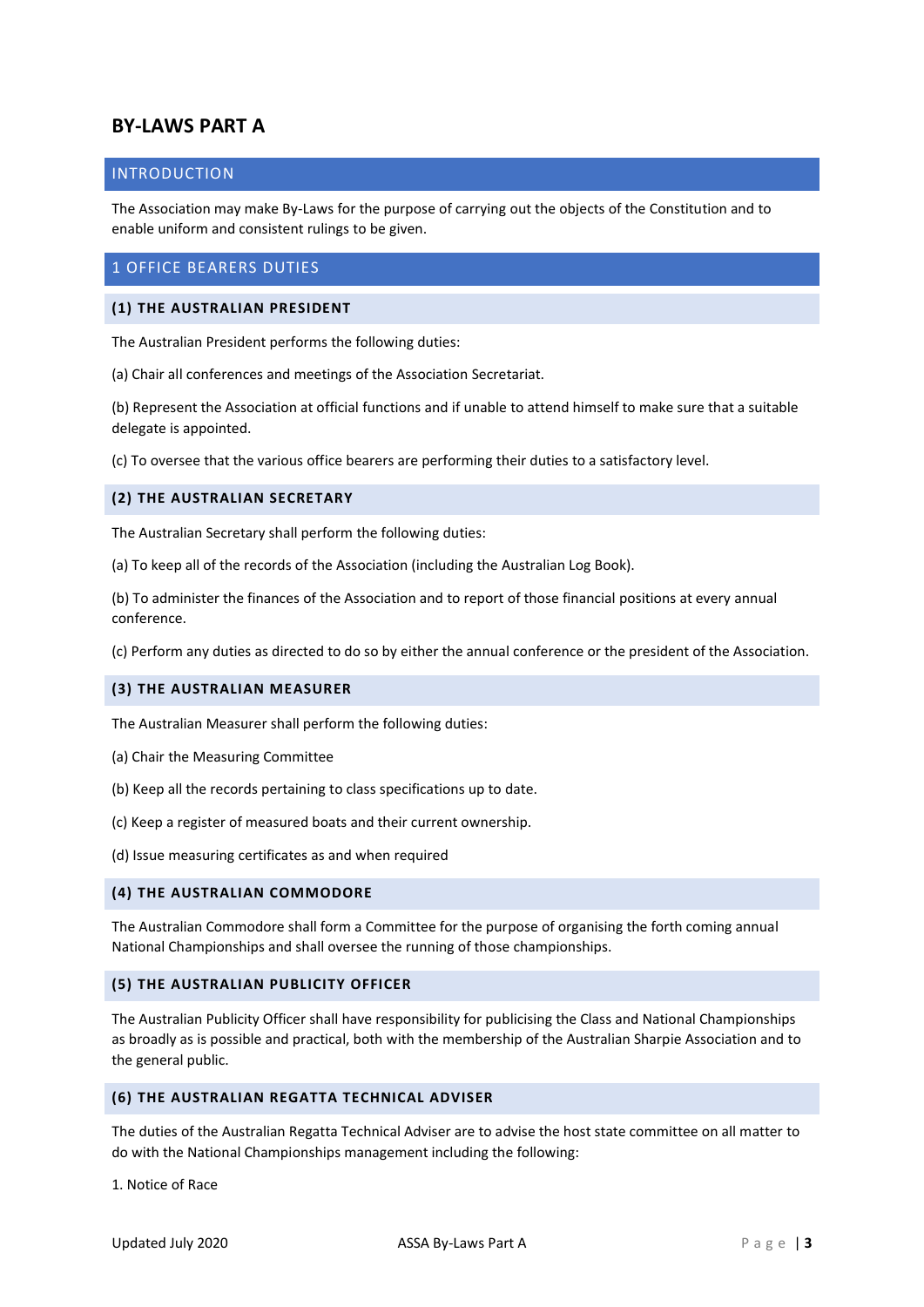- 2. Scoring Systems
- 3. Handicapping Systems
- 4. Course Setting
- 5. Social Events
- 6. Sailing Instructions
- 7. Trophy Presentation and Maintenance

The principal role of The Australian Technical Adviser is to provide continuity from one regatta to the next without inhibiting each individual divisions flair.

The Regatta Technical Adviser shall be an ex-officio member of the host state regatta management committee. The Regatta Technical Officer shall develop and maintain a handbook of recommendations for management of a regatta.

#### <span id="page-3-0"></span>**(7) THE REGATTA SECRETARY**

The Regatta Secretary assists the Australian Commodore with the organisation of the National Championship Regatta. Duties include ensuring that minutes of the National and Measurers Conferences are recorded and disseminated as required.

#### <span id="page-3-1"></span>2 ADMINISTRATION OF THE AUSTRALIAN CHAMPIONSHIP

(1) All events conducted by the Association and its Member Affiliates shall be sailed under current yacht racing rules of the ISAF, the prescriptions of Yachting Australia, except as amended by the Class Rules, and the respective sailing instructions.

(2) The Australian Championship shall be decided over a series of a minimum of seven (7) heats using the low point scoring system (unless altered by the Sailing Instructions). Two (2) invitation races shall be sailed before the Australian Championship heats.

(3) Where practicable the rotational order between the divisions shall be as follows :-

New South Wales

Tasmania

Victoria

Queensland

South Australia

Western Australia

(4) Application for the holding of an Australian Championship series shall be submitted by the prospective host member affiliate and ratified by the Annual Conference two (2) years in advance. The venue for the Australian series shall be submitted to the Annual Conference one (1) year in advance, with a draft copy of the program and social events, entry fee and sponsorship arrangements.

(5) The regatta incorporating the Australian Championship should be sailed over a maximum of twelve (12) days and be conducted between the 28th of December of one calendar year and the 31st of January of the following calendar year. The final arrangements shall be at the discretion of the host member affiliate.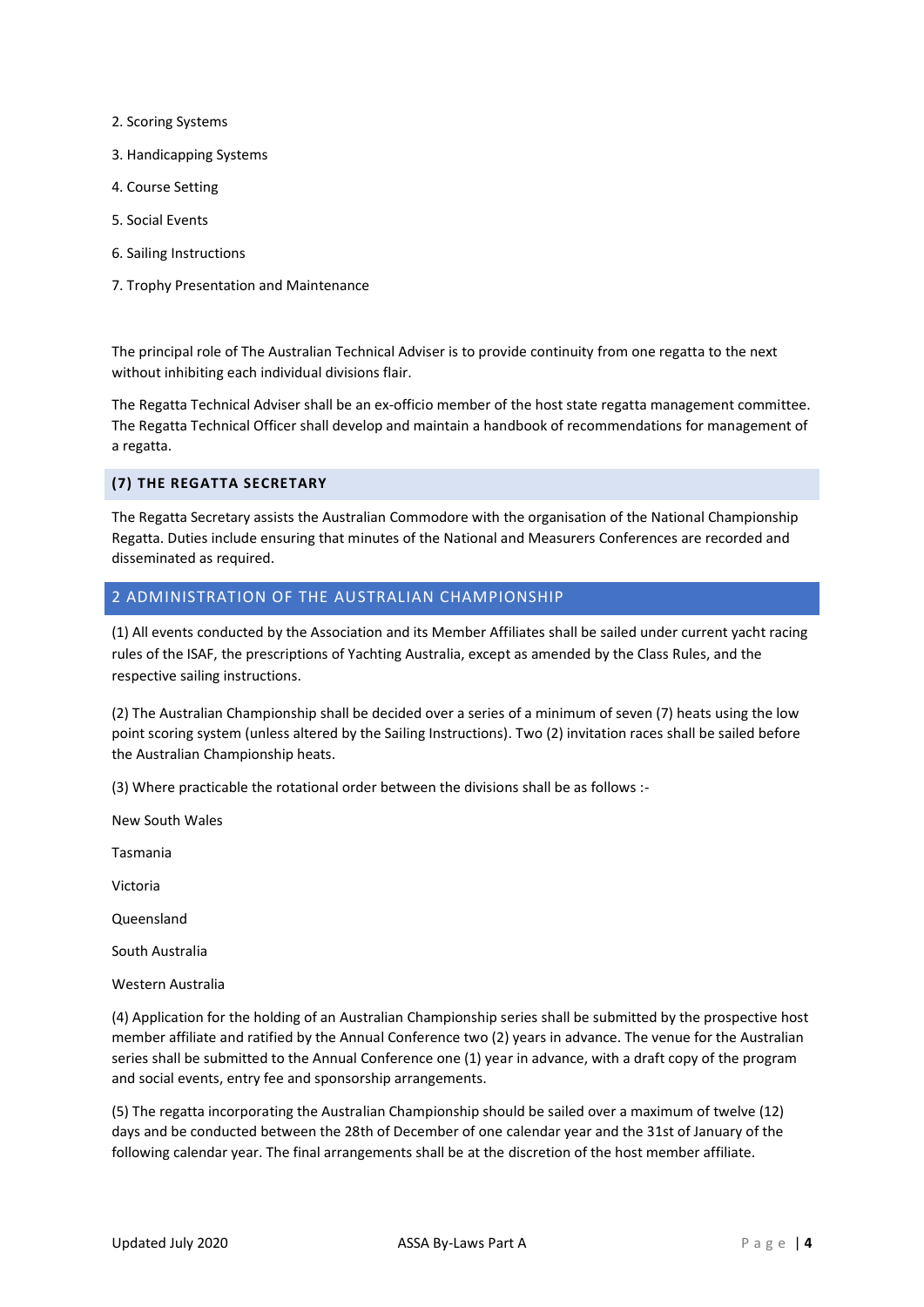(6) Wherever possible the divisions shall attempt to hold alternating National Championships at country locations.

(7) (a) Each Member Affiliate shall be permitted five (5) representatives (hereinafter referred to as a "team representative").

(b) Each Member Affiliate, in addition to team representatives, may include such other representatives (hereafter referred to as an "open representative") as may be nominated by each member Affiliate, such open representative being subject to the further terms and conditions as hereinafter appear:

(i) That such open representative be a member of the member affiliate making the nomination.

(ii) That such open representative sail in such elimination or other races as may be deemed satisfactory by the Member Affiliate making the nomination

(c) Each overseas association shall be permitted such entries as are acceptable to the host member affiliate of the championship being held.

(8) A junior boat is deemed to be one whose helmsperson is under twenty-one (21) years of age on the day of the first official heat of the Championships. Adequate proof of age shall be produced.

(9) A Golden Oldies or Erky Mitton Trophy boat is deemed to be one whose helmsperson is over forty (40) years or fifty (50) years of age respectively on the day of the first official heat of the Championships. Adequate proof of age shall be produced.

(10) A country boat shall be sailed by a helmsman and crew who shall be "bona fide" residents of a country area. The owner shall be a member of a country club.

(11) The helmsman of each boat competing in an Australian Championship is responsible for ensuring that a valid registration certificate is produced at the measurer's conference at that Championship.

(12) The closing date for nominations for an Australian Championship shall be the 10th of December preceding the Australian championship. Late entries may be accepted at the discretion of the hosting member affiliate.

(13) The helmsman and the two (2) crew members for each boat competing in the Championship shall be declared at least twenty-four (24) hours prior to the start of the first heat and shall not be changed except in case of an emergency when discretion may be exercised by the race committee. All shall be a financial member of a Division of the Association.

(14) The following trophies shall be presented at the Australian Championships and unless stated otherwise shall be scored as for the Australian Championship:

(a) The Bank of New South Wales Trophy for consistency on handicap over the seven (7) heats of the Australian Championships.

(b) The Ray Callard Trophy to the winner on handicap in the first invitation race.

(c) The Bretts Plywood Trophy to the winner on handicap in the second invitation race.

(d) The Addison Bros Trophy to the winner of the Australian Championships.

(e) The Alcorso Trophy to the second place getter in the Australian Championships.

(f) The Fred Meyer Trophy to the third place getter in the Australian Championships.

(g) The Phil Durham Trophy to the Fourth place getter in the Australian Championships

(h) The O'Grady Cup to the helmsman of the team representative boat who achieves the best score over the nine (9) races of the regatta. The results of the invitation races shall, for this purpose, be computed as for the Australian Championship heats.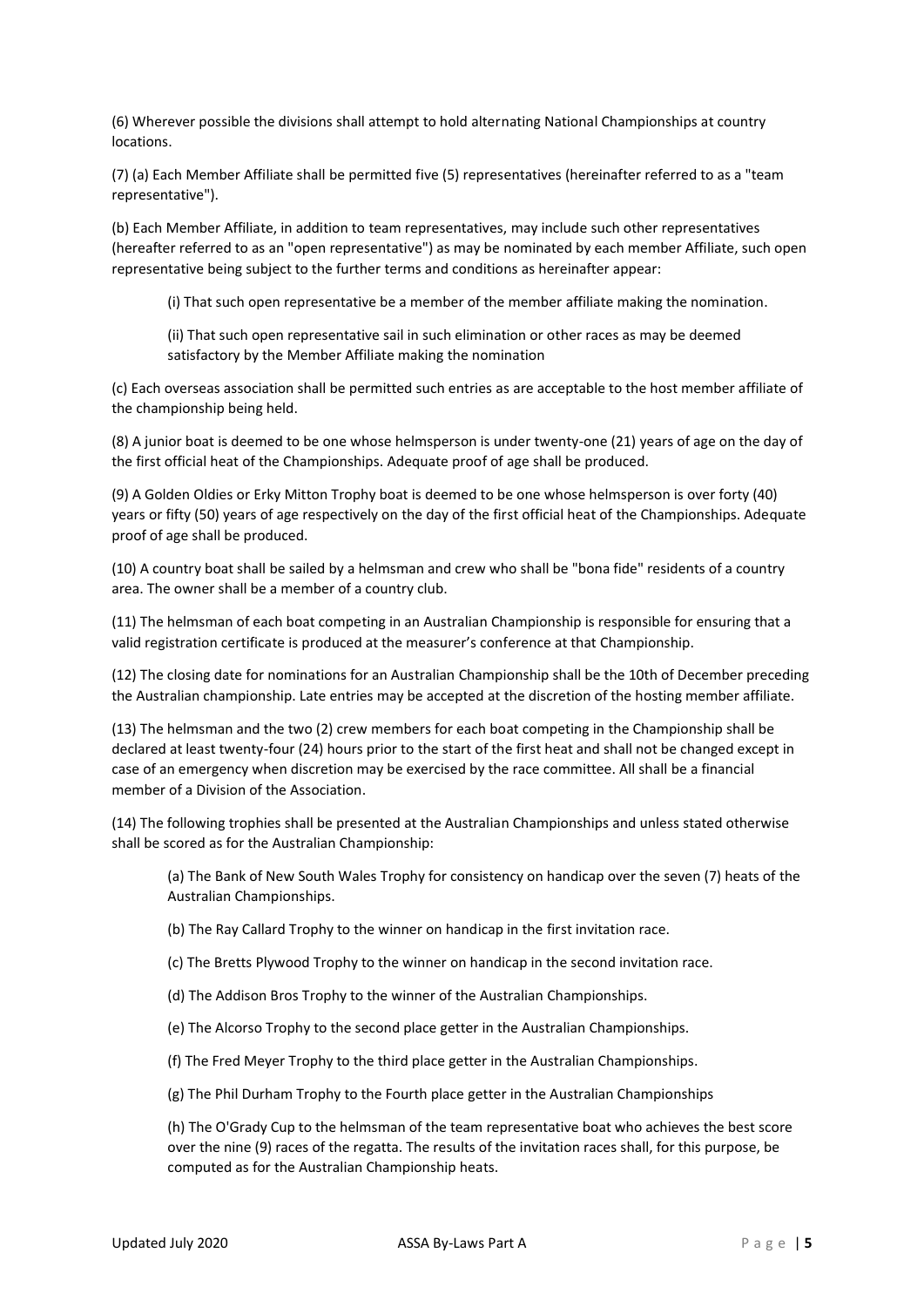(i) The Red Hand Trophy to the country representative with the best points score over the seven championship heats.

(j) The Tomlinson Trophy to the junior representative with the best points score over the seven championship heats.

(k) The Bishops Team Trophy, for the best team effort over the seven (7) Australian Championship heats. The first five (5) boats to finish from each State team to score points towards the trophy. The points score system to be as for the Australian Championships.

(l) The Golden Oldies Trophy to the competitor over 40 years of age with the best points score over the seven championship heats.

(m) The Geoff Augustine Trophy to be for the crew of the boat winning the Australian Championship.

(n) The Don Shields Perpetual Trophy to the non team representative in the Australian Championships with the best points score over the seven championship heats.

(o) The George Laurens Trophy to the non team representative in the Australian Championships with the best points score over the seven championship heats on handicap.

(p) The Mark Peelgrane Memorial Trophy to the helmsman who achieves the most wins over the nine (9) races of the carnival, with a tie being decided by a count-back of other finishing positions.

(q) The Erky Mitton Trophy to be awarded to the first sharpie skipper, over 50 years of age, that is not eligible for any other prize category.

(15) (Rule Deleted 1998 National Conference – Royal Brighton Yacht Club)

(16) A record book shall be kept showing the place getters and trophy winners of all Australian Championships. The record book shall be known as the "Log Book". The Log Book shall be incorporated in the program for each Australian Championship.

(17) An entry fee may be charged for each boat entered for the Australian Championships. The entry fee figure to be set at the Annual Conference preceding the next Championship.

#### <span id="page-5-0"></span>3 PERPETUAL TROPHIES

The Division which holds the trophy is responsible for the insurance and maintenance of that trophy. Any cost of repairs to be borne by that division. The trophy must be returned to the Host Division by the 12th of November prior to commencement of the national championships.

#### <span id="page-5-1"></span>4 CONDUCT OF AUSTRALIAN CHAMPIONSHIPS

(1) Courses shall consist of combinations of windward and return legs (loops) and/ or triangles. Their length and composition may be determined by the number of races to be sailed on race day. Courses are to be set to provide and promote both fair, exciting and spectator friendly sailing. The final arrangements shall be at the discretion of the host member affiliate.

(2) The system of starting shall conform to a recognised international starting system.

(3) The time limit for all Australian Championship heats and associated races shall be determined by the host affiliate, reflecting the style of race to be sailed (e.g. short course or long course).

<span id="page-5-2"></span>(4) The Class flag shall be flown at all Australian Championships; this flag shall be handed to the incoming host Member Affiliate at the prize-giving night.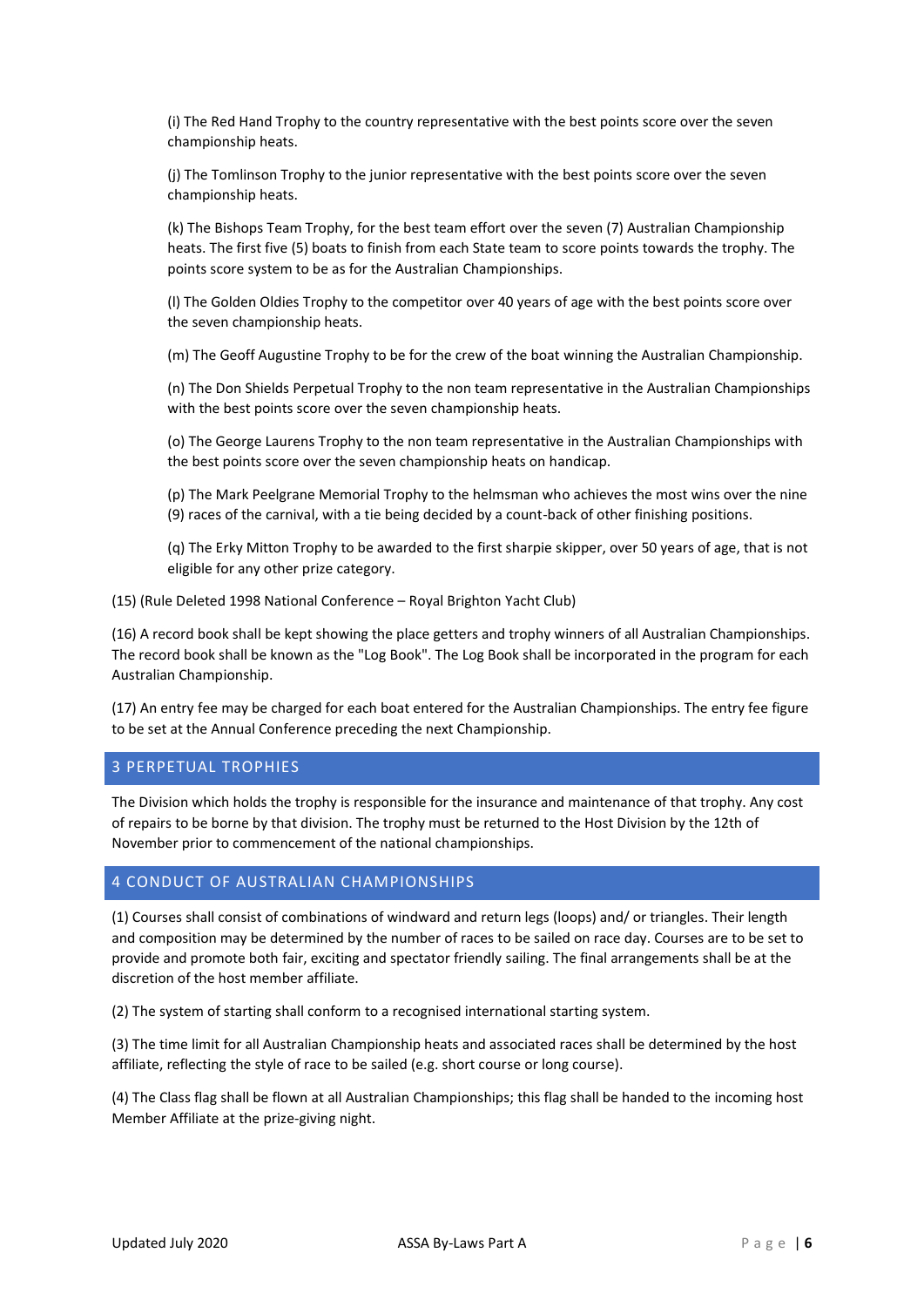### 5 MEASURING ARRANGEMENTS FOR AUSTRALIAN CHAMPIONSHIPS

(1) The host Member Affiliate shall perform the measuring at each Australian Championship under the supervision of the Australian Measurer. The measurer of the host Member Affiliate shall submit a report to the Measurers Committee.

(2) At the Australian Championship, the following method of measuring shall be performed:

(a) Any competing boat may be subjected to a complete measuring as per measuring forms A & B before the first heat at the measurer's discretion.

(b) The first six (6) placed boats at completion of the Australian Championships may be subjected to a measuring of any or all items contained within measuring forms A & B. No trophy shall be awarded to a boat or its crew unless the boat conforms to the class rules.

(c) The Measurers Committee has the authority to perform any measuring it deems fit.

(d) All sails shall be measured prior to the first heat either at the Australian Championship, or by a Member Affiliate Measurer prior to attending the Australian Championship.

(3) A maximum of two sets of sails shall be declared for racing at the Australian Championships heats and associated races and only one complete set may be on board while racing.

(4) All sails shall be measured, declared and marked at least twenty-four (24) hours prior to the first heat.

#### <span id="page-6-0"></span>6 MEASURERS COMMITTEE

(1) There shall be a Measurers Committee of the Association, which shall consist of:

(a) The Australian Measurer, as Chairman

(b) The elected Measurer of each Member Affiliate, or a proxy appointed by the Member Affiliate.

(2) The Measurers Committee shall have authority, inferior only to a Conference of the Association, to interpret:

- (a) The specifications and technical restrictions of the Class.
- (b) The plans of the Class.

(3) The Measurers Committee shall have the authority, inferior only to a Conference of the Association, to instruct the Australian Secretariat to revoke or to issue a Measurement Certificate.

(4) A decision of the Measurers Committee shall be by simple majority, the Australian Measurer exercising a casting vote.

(5) Any member of the Measurers Committee shall seek an interpretation from the Measurers Committee on all questions brought to him potentially altering the shape, performance or construction of the boat.

(6) The Australian Measurer may seek a decision of the Measurers Committee.

(a) By contacting each member of the measurers committee by telephone or in writing. Each member of the measurers Committee shall reply in writing within twenty-one (21) days.

(b) Any decision of the Measurers Committee shall be confirmed in writing to each member within a further seven (7) days, or by convening a meeting of the Measurers Committee.

(7) There shall be at least one (1) meeting of the Measurers Committee annually, to be held in conjunction with the Australian Championship series.